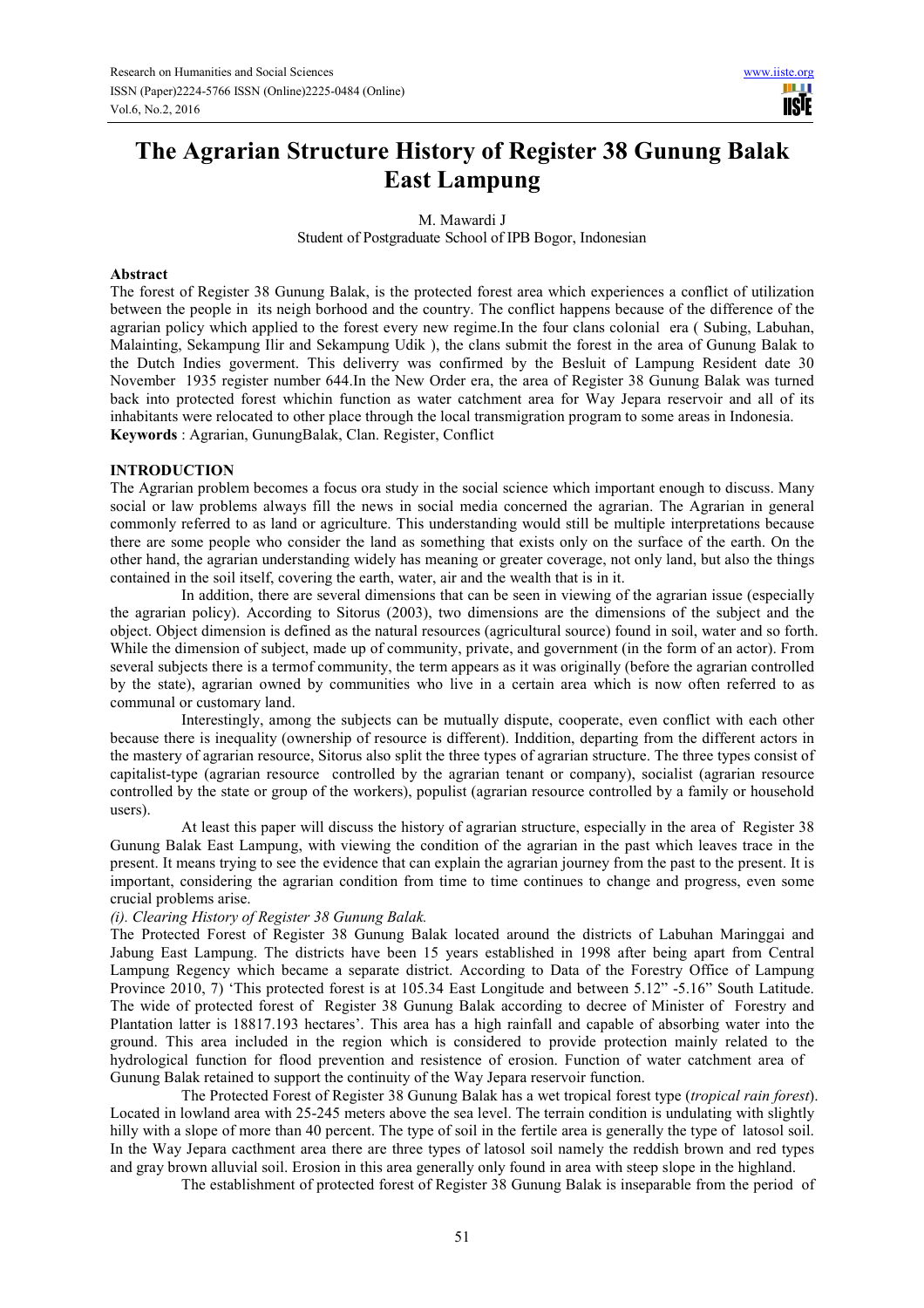Dutch colonial rule. In the era of Dutch colonial rule, the administration of villages in Lampung is still managed by the tradition system namely the clan. But the local government system is certainly not able to rule as it was before the colonial era. In the period, the forest in the area of Gunung Balak called country forest after handed over to the Dutch East Indies government which conducted in 1935 by four clan heads (traditional community leaders) from the area around Gunung Balak. The Clans are Subing clan, Labuhan clan, Malinting clan, Sekampung Ilir clan and Sekampung Udik clan. This submission was confirmed by the Besluit of Lampung Resident on 30 November 1935 number 644 and up dated again with the decree of Lampung Resident date 30 November 1953 No.44.53 jo. The decree of Forestry Office of Lampung Province in 1968 No.429/VI/1968. No wonder if many protected forest existing in districts and regencies of Lampung successfully authorized to Dutch colonial rule and not the clan government. The Protected forest of Gunung Balak Register 38 authorized to the government based Besluit of Lampung Resident No.644 date 30 November 1935 for an area of 26.620 hectares. known as country forest.

At the time of Besluit of Lampung Resident number 644 date 30 November 1935 issued at the Dutch colonial era, the area of protected forest in register 38 Gunung Balak is really still an area of dense forest and there have not been many residential areas like this time. But in the early 1960s before emerging the movement of G.30.S/PKI, The Forest area of Gunung Balak gradually occupied by people who are considered illegal by the Ministry of Forestry. The condition of Gunung Balak area gradually turned away from a protected forest into cultivated field and later settlement. The majority of society is a society of migrant farmer from Java and Bali who do not have land in their place of origin. They came to Lampung as the member of homesteader or come up with their own initiatives. The migrants who move to the area of Gunung Balak are people who do not acquire fertile land in the transmigration area that they follow.

After the goverment era of Unity State of Republic of Indonesia (NKRI), automatically based on UUD 1945 Gunung Balak protected forest was controlled by the government of Indonesia with the manager of the Department of Forestry. The Decision of Pricing Gunung Balak area with a status the protected forest register 38. Defined by decision of the Office Head of Lampung Forestry No.429/V/1/1968 date 20 June 1968 with an area of 19.680 hectares and the decision of the Minister of Forestry No.2113/KPTS-VII/1984 date 25 October 1984 with the area which increases from the decision of the first Office Head of Lampung Province above namely 24.230.30 hectares. The wide accretion (4568.30 hectares due to construction of a reservoir of Way Jepara which is the catchment area. Before the decree of the Minister above exits, Lampung provincial government based on decree of Lampung Governor No.230/2275/Bappeda/1984 date25 October 1984, date 27 July 1984 proposing the expansion of protected forest area of Gunung Balak (Register 38) from approximately 19.680 hectares to 28.300 hectareswhich agreed by the Ministerial Decree above. The accretion an area of 4.568,30 hectares for the interest of the Way Jepara cactment area is derived from the expansion area covering 1.100 hectares in the Way Abar village whose in habitants have been resettled and an area of 3.468,30 hectares in the most area of the villages a round Gunung Balak whose its populations are planned to be resettled to other area.

However, the accretion of an area of 4.568.340 hectares was canceled by the government based on decree of Menhutbun No, 545/Kpts.II/1998 date 2 July 1998 on the wide change of protected forest are of Register 38 Gunung Balak from 24.248,30 back to 19.630 hectares (were issued by the way of enclave) ex the region covering 4.563 hectares in Central Lampung Regency. While the rest remains in East Lampung Regency that was founded in 1998. Most of districts of East Lampung Regency originated from Central Lampung Regency.

In 1980 the National Land Agency (BPN) held the certification program of rural Prona in Central Lampung Regency included the villages around protected forest of Register 38 Gunung Balak. Bandar Agung village which is the only village which was lucky to obtain certification for their plantation and agricultural land area of 862.802 hectares based on PP. No.10 year 1980 Agricultural Directorate of Lampung Province which reinforced by Decree of Lampung Governor No. A6/230/ DN.466/56/1982. The Certification happens because the Prona officials in Directorate of National Land Agency (BPN) were not realized that the area of the certification is the Protected Forest area of Register 38 Gunung Balak. firstly, certification would be canceled, but the persistent struggle of the villagers to hold protest for cancellation up to the level of central government in Jakarta to make the certificate which has been already handed over the wide land area of 862 802 hectares is still valid. But hence forth, the National Land Agency (BPN) stopped the continuation of the certification to other area in Bandar AgungVillage and others villages ex Gunung Balak. So,the wide of Protected Forest of Register 38 Gunung Balak after certified on some lands in Bandar Agung village is 188.171,93 hectares. Of course, this termination of the certification sparked protest from others villages which have not received certification part of the Prona.

#### *(ii). Gunung Balak (Goverment Clan in Colonial Period;1935-1945)*

Before to 1935 the land onGunung Balak areais belong tothe clans or the local government of Lampung. Institutional system of Lampung customary is the traditional institution of clanwhich characterized by the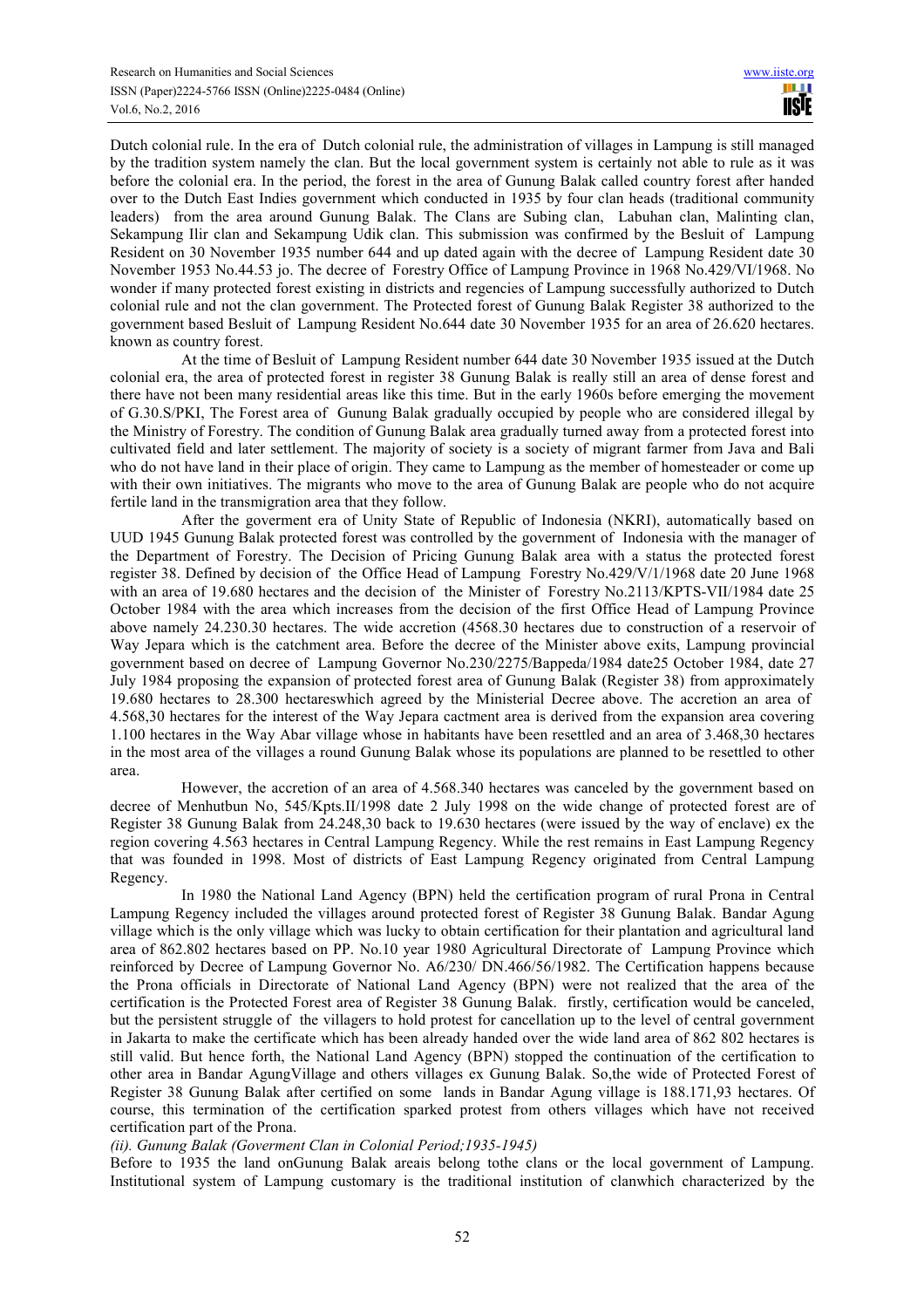presence of territorial boundaries with certain indigenous leaders. Each of these traditional institutions have territorial boundaries of particular region. Generally, natural boundaries such as river, hill, rock and others with certain leader/head of custom (sai batin) too. Indigenous Institute Clan which located around the area of the Gunung Balak namelySubing, Labuhan, Marinting, Sekampung Ilir and Sekampung Udik Clans. Clan is a unit of government which ruled the villages at that time. The government system already present since before the colonial era.

During the Dutch East Indies rulehave been issued the regulation of legislation called the "*Agriculture Wet*" (1870). According to the 1870 Agrarian Law, there are two categories of domain. The first category is a free domain, which refers to all land that is not glued certain rights. The second category is called the bound domain, which refers to an area that is taxed. On this domain category, the indigenous people usually can obtain ownership right that can be inherited. In the regulation also specified that the bound domain only apply to lands which planted permanently. With this regulation, all temporary use of land as found in migratory agricultural system, not including the domain bound, but go into the free domain categorywhich become state property (Gautama and Hornick 1972, 80). Therefore, all free domain belong to colonial goverment, the practice of shifting cultivation is seen as a illegal activities in connection with the fact that the farmer does not have the permission ve to cultivate the land.

The state Positioning as the owner of the land, a claim which was developed from 'the theory of Vorstaindomain and built on the foundation of the idea that all land is owned by indigenous ruler'. (Rouffaer 1931, 67-68). In Lampung no exception in the area of Gunung Balak, 'the right of ownership of the land has been transferred to the colonial goverment, as a consequence of the fact that the native ruler (clan) has recognized and handed over this area to the VOC in 1743' (Kumar 1983, 78). VOC and the Dutch colonial government as a successor holdthe right in determining various land transactions such as selling, renting and transfering of land rights. In principle, only landowners have rights like this.

'State domain decree forming the legal basis for the colonial government which became the basis for granting rights to the foreign businessmen to lease the land and build a plantation' (Gautama and Harsono 1972, 8). 'The rights like this granted in the form of erfpacht right, namely the leasing of land which can be inherited until over 75 years with a maximum area of 500 hau or 354.8 hectares' (Furnivall 1939, 178). 'Erfpacht lands granted to foreign entrepreneurs both individually and corporately' (Sutter 1959, 28). Througherfpacht right, much plantation efforts developed in Lampung Province with a wide range of commodities, especially rubber. The Rubber commodity in the future is giving the trade mark of Lampung region in a very long period of time. Granting the right of land use on the erfpacht basis possible to be done in Lampung region in connection with still available vacant land in large quantity.

'In connection with the rights of ownership over land for the indigenous, The Agrarian Act 1870 recognizes the customary law which can be obtained through three principal ways: clearing, the transfering of land right and awarding the rightover the abandoned land'(Holleman 1981, 186-87). 'The Revocation of forced cultivation (Tanam Paksa)gradually has individually strengthened land ownership system' (Sutrisno 1996, 4). The Land which owned by the natives are not on kadester. However, the land which used for agriculture by farmer is the object of an annual tax. To administer the land tax the village chiefs are required to record agricultural land in the register of land tax. The payment receipt of Petuk tax is the only proof that owned as proof of land ownership.

In 1935 the traditional leaders of the five clans which exist in the area of Gunung Balak namely Subing clan, Labuahan clan, Malinting clan, Sekampung Ilir clan and Sekampung Udik clan handed theland of 26.620 hectares to the Dutch government to be recognized as country forest.The Submission was confirmed by the Besluit of Lampung Resident date 30 November 1935 no. 664 and renewed again with Resident Lampung letter date30 June 1968 no. 429/VI/1968. Why does this happen? We need to look at the habits which prevailing in colonial eraof the Dutch government at the time had been accustomed to receiving tribute in the form of taxes from the leader of the clans including the land tax. For better, the status of forest of Gunung Balak made into country forest because the forest product is likely only be retrieved by the small-scale forest product searcher which is Lampung natives. They do not like to open the forest for rice fields as practiced by the farmers in Java. Beside the agrarian regulation issued by the Dutch government in 1870, namely Agrarische Wet & Agrarische Besluit (Agrarian regulation) never believe the individual right of farmer. On the contrary, they claim that all the certified land without ownership belong to the state/Demain Van Der Staat'(Noer 1997, 33). Farmer community only can take forest product and cultivate the land that controlled by the state. On the other hand, the Dutch colonial government was not allowed to sell no-man's land to any party although it has the right to take over it. They only have the right to lease the land which is considered no man's land to plantation entrepreneurs. So, would the area of Gunung Balak also leased to be plantation area by Dutch goverment. The answer is no, Dutch colonial government saw that the country forest ofGunung Balak has matching function as water catchment area, so itsconservation must be protected. The country Forest of Gunung Balak is designated as the covering forest with the purpose of hedging (Hidrourologi) with register number 38 on 12 August 1935. Way Jepara Lake in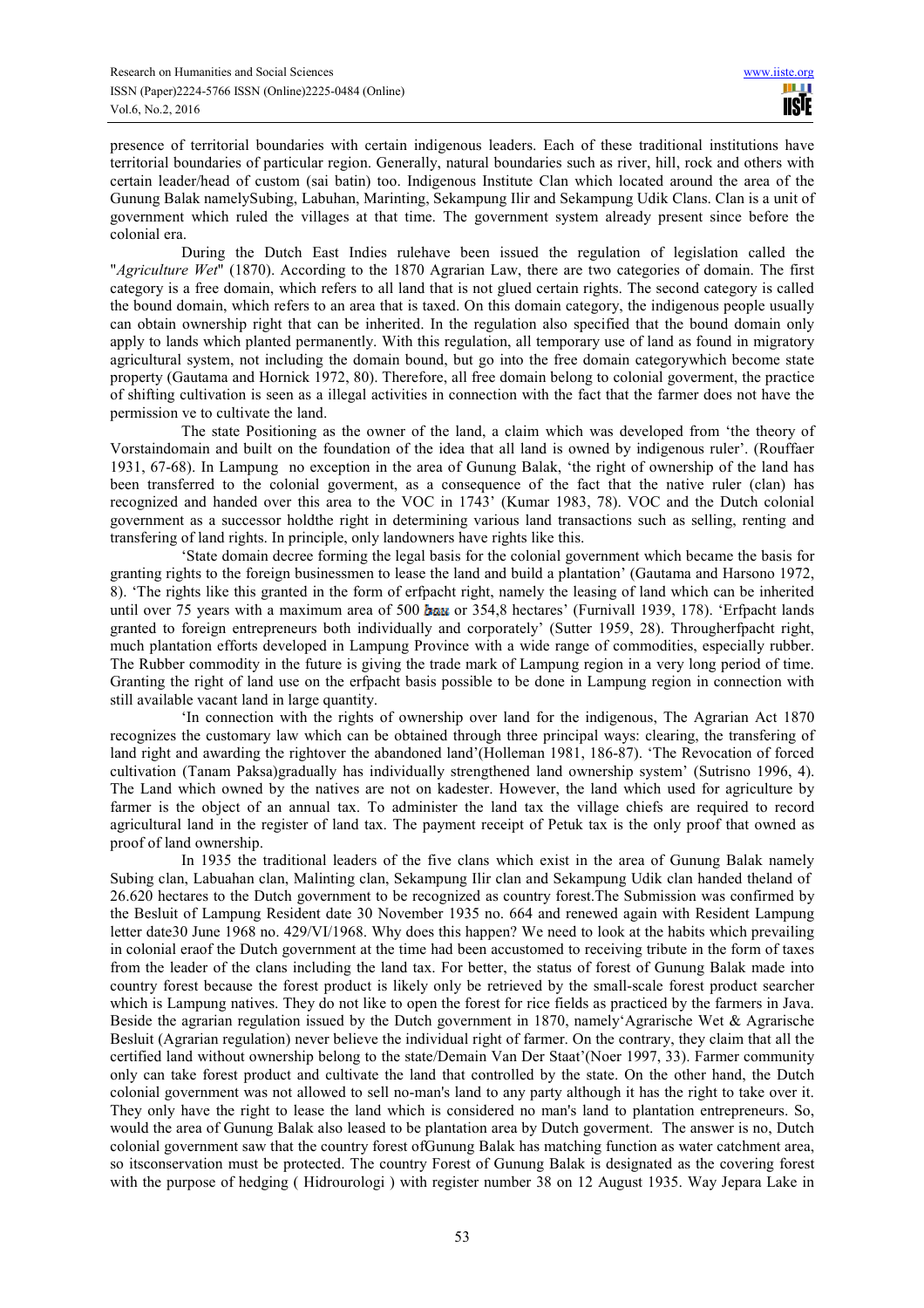thecountry forest area of Gunung Balak is designated to be the location for the manufacture project of water catchment which the endorsement is done in Bogor on 24 February 1938.

Anyway, the good intention of the Dutch colonial government to the conservation of nature can not be separated from economic factor. The existence of the protected forest of Gunung Balak as water catchment area is so indispensable for large plantations such as tea, coffee and bananawhich have been generated since the Dutch era in Lampung Province. At that time, the forced cultivation policywhich imposed by the Dutch colonial government in Indonesian produces big result to be transported to the Netherlands.

Materially, the content of the legislation gives priority to the economic interest of the colonial administration. 'At that time , Indonesia used as a place to obtain the raw material for the industry purposewhichthe processing was conducted by the European countries' (Bachriadi 1997, 200). At the beginning of the 19th century in Lampung Province occurred the first opening of transmigration program in Indonesia by the Dutch colonial government as a form of ethical politic of the government. The program performs the transfer of the population of Java and Bali islands whose inhabitants have experience and a high work ethos in processing agricultural lands such as paddy fields and settled plantation. The Dutch Colonial Government is so requiredthe manpowers ofnewcomers in Lampung Province to cultivate plantations because Lampung populationslike farmer outside Java prefers the way of shifting land management .

*(iii). Gunung Balakduring The Old Order (1960- 1970)* 

At the beginning of independence in 1945 the protected forest register 38 Gunung Balak has not received attention by the settlers and it is still in the form of a wild forest. Some of the Dutch colonial government programs which was continued by the government of the Republic of Indonesia is the transmigration program. The Dutch colonial government provide fertile ground and make the population of newcomers from the islands of Java and Bali feel at home and not much to move and than resulting the cities of the former transmigration (Metro and Pringsewu), and Metro currently is Administration City (the second largest city in of Lampung Province).

In December 1949, after the recognition of the independence of Indonesia by the Netherlands, the concern over the presence and ownership of the Dutch plantations land emerged. A number of political parties looked at the plantation owned by the Dutch as a representation of the colonial interest which the existence in Indonesia contradicts the political independence of the newly achieved. The Land ownership by foreign plantations are considered as obstacles for the peasants in effort to gain wider access of land which is needed in order to develop agricultural production of people. A shift in the orientation of the Indonesian Communist Party in the early 1950s of the movement which is based on the workers to the direction of movement which is based on the peasantry turn awareness of the issues of landlessness. 'The rejection of the existence of the landlords and capitalistic-western plantation which are closely associated with a form of exploitation, and the need for redistribution of agricultural land to landless farmers' (Kroef 1963, 54-57).

'On 24 September 1960 the Indonesian government imposed new regulation in the agrarian sector known as the Basic Agrarian Law (UUPA) 1960 as successor of Agrarian 1870 Law' (Soehadi 1988, 11). 'With this new regulation, the agrarian reformation (landreform) introduced to accommodate the need of the legal law and the assurance security in the land ownership' (Syamsuddin 1982, 14-15). Through the implementation of these policies, expected some land conflicts will be reduced and in turn will create a positive climate for the development of the agricultural community in particular and Indonesia economic development in general.

In 1950-1960 came the desire of various community groups to have their own agricultural land. Before independence this desire is difficult to be realized in connection with the agrarian law of Dutch colonial government does not allow it. In this era, the landreform spiritwhich was sweeping the world of agriculture is very visible, which the farmers feel get fresh air to obtain the right and to own the land. Then at the time,issued the enactment of the Basic Agrarian Law (UUPA) in 1960. At the beginning, this law was intended as a 'the law ofagrarian stem which includes pattern of social relation on the ground'(Fauzi 1997, 89).The article which contains this subsection in UUPA is Article 6 UUPA 1960. Thelegislation have characteristic "populaire", which recognizes individual rights over land, but the land rights with social functions. The Populism applied not only by the power of the central government but the decentralization of political power through mass organization of farmer. 'So, the agrarian policy is alsoapplied by the populist political style'(Bachriadi 1997, 69).

Furthermore, in article 19 UUPA 1960 the government was commissioned to conduct the land registration throughout Indonesia. The Agentwhich specifically handle this activity is the Office of Agrarian Affairs. The Land registration program includes three main activities, *the first* activity is cadastre which aimed surveying, mapping and record soil in order of the making maps registration. *The second* activity is the legal affairs including the registration of the land title, the ownership of right holder and the other legal matters such asthe transfer and the termination right of land ownership. *The third*principal activity is the issuance of a formal proof or the status of land (Harsono 1973, 1-2, 7). 'The Action in the implementation of land reform includes the land registration, the maximum expansion of the area of land ownership which allowed formally and the redistribution of land to landless peasants' (Utrecht 1969, 76). During the 1960s the space for farmer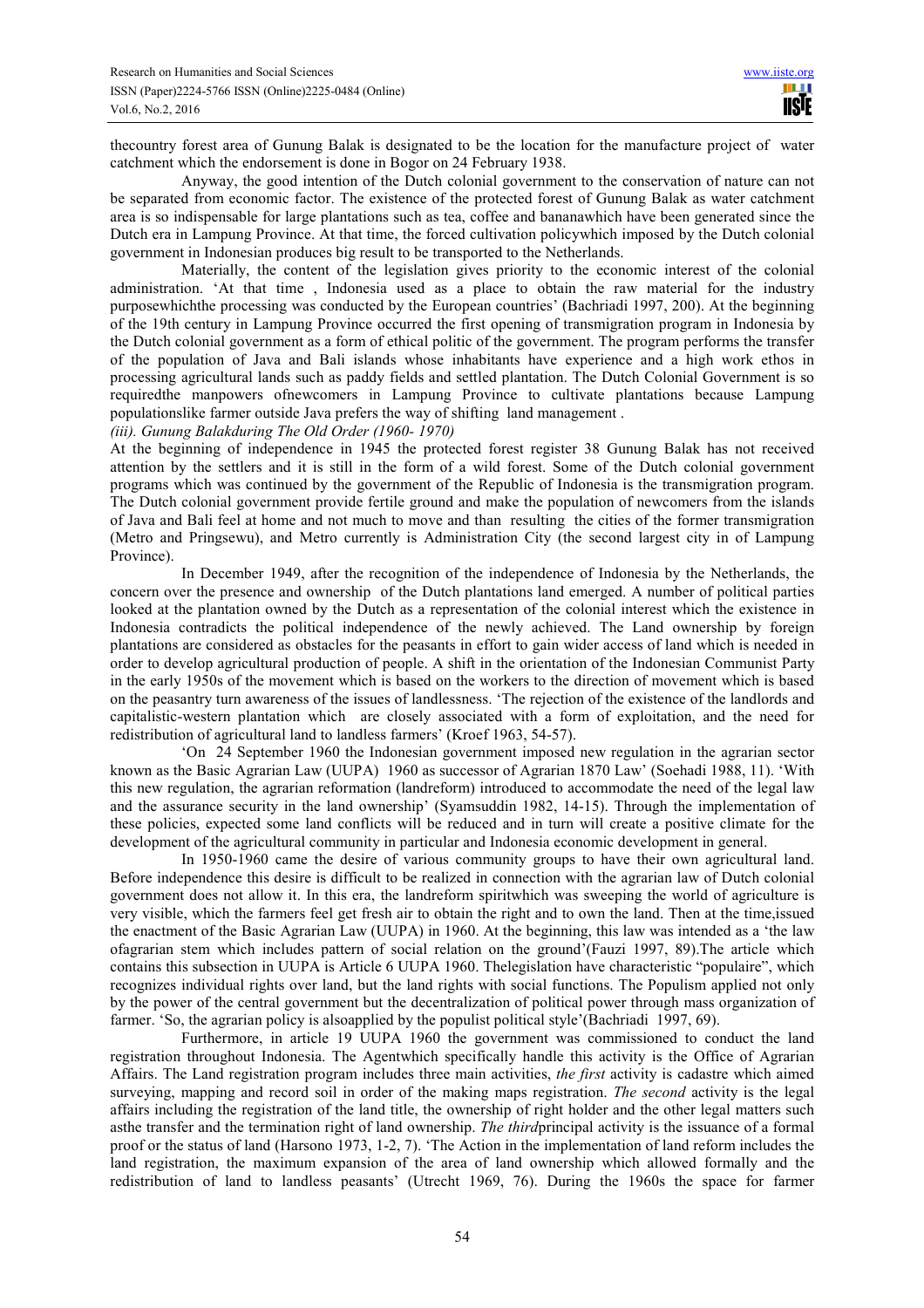organization is very wide open in the dynamic of populist policy under the leadership of President Sukarno. The aspiration of farmers at that time is the political element which become a concern in national issues under Sukarno's government. The biggest farmer organization at the time it was Barisan Tani Indonesia (BTI) which have communist ideology, in 1964 BTI also participated to open the protected forest of Register 38 Gunung Balak and distribute it to farmers. The othersorganizations which participating in openingthe protected forest area of Register 38 Gunung Balak are BUMI (1951), PRAJA (1953), and SADAR (1954). In their actions, the community organizations are seen fighting for the interest of farmers to acquire agricultural land as an potential economic resource of farmers .

The emergence of these organizations loaded the political interest and can be considered as the trigger for the birth of land dispute in the protected forest ofregister 38Gunung Balak. The stewards of the people's organizations gain financially by "selling the right of use" to farmers who thirst and hunger for the arable land, which had to pull out from the division land of transmigration project were not fertile namely migrant farmers from Java and Bali. Lampung at that time was already known by the Javanese who was on the Java island as a destination for farming and the closer land to the Java Island.

The transmigration program under the Soekarno's government conducted by the Ministry of Transmigration, and the program in Lampung stopped in 1977 because the land is full for the project, the transmigration program implemented by the Ministry of Transmigration on the era of the Old Order of Sukarno inthe distribution of land to the participants of the transmigration program was impressed carelessly with little attention against soil fertility which is needed by settling farmersof Java and Bali which already accustom withthe fertile land in their origin area. Therefore, it is not surprising if many transmigration participants in Lampung in 1960 left the land/ration land from the government and seek individually the fertile land in Lampung, and become the beginning of the land problems in protected forests of Register 38 Gunung Balak which precisely begins(onset) with the alternation of implementation of the transmigration project from the Dutch colonial government to Indonesian government.

From interview with a pioneer Suparti (76), the opener of protected forest area of Register 38 Gunung Balak who interviewed by us said:'the price of land which sold by rogue elements of the organization about RP 2.500,- (two thousand and five hundred rupiah) for the land with the wide about two and a half hectares'. Why the organizations feel entitled to sell the use right in the of protected forest area of Register 38 Gunung Balak, whereas at that time the area was officially and clearly was alisted region as a protected forest with register number 38 which is controlled by the government through the Ministry of Forestry? Why the Department of Forestry at that time did not act decisively to these migrants? This condition can not be separated from the populist political conditions which prevail during the reign of Sukarno so as if the problem is a serious problem. Although the Forestry Agency of local government at that time already knows the position of the protected forest of Register 38 Gunung Balak which most of its area is a water catchment area, they precisely give the License of Intercropping (SITS) which its content introduced the public the way to prepare the land in the protected forestof Register 38 Gunung Balak without be entitled to ownership. More Surprisingly , the community organizations above that appear and have the letter for the vast tract of land, so they can distribute the license to the farmers by selling it. Therefore, it is not surprising if in the 1960s the migrant farmers in protected forest area of Register 38 Gunung Balak which already felt hada land that they open because they felt they had to pay/buy to organizations whichobtain permission from theLocal Government of Central Lampung Level II to open the land in the protected forest area ofRegister 38 Gunung Balak. But that is only "opinion of ownership land" from the farmers because the goverment never give certification for the land that they open.

This matter can be understood because the political situation like that causes the Regional government of Lampung Level I at that time can not hold/prohibit the organizations which already sprung up to perform their action: seeking farmers to sell the use right of land. Even the Regional government of Lampung Level I gave permission to the public to perform secondary crops (Tumpangsari) to farmers through the organizations which has sold the license to farmers of Java and Bali. Not withstanding at that time they know that the area around Gunung Balak included in the protected forest area, which should be forbidden to be opened. More ironically, the sidewhich has the authority to preserve the forest namely the Forestry Office of Lampung Province, not or has not been able to hold the strong action to protect the forests. There are several organizations which participated in managing the land in the protected forest area of Registers 38 Gunung Balak included:

- 1. PRAJA established in 1953, the organization coordinates the countryforest clearing near the Raja Basa village named Pusaran and then became the Sidorejo village.
- 2. SADAR in 1954 which coordinates the opening area of fourkilometers x sixkilometers, located in the area around Kubu siring. The organization subsequently united with PRAJA organization and founded the Bandar Agung village.
- 3. The Farmers Front of Indonesia (BTI) in 1964 coordinates the land opening which the purpose is to establish a power base G.30S/PKI.by opening forest area of 15 kilometers x fivekilometers in the protected forest area of Register 38 Gunung Balak which later became the villages like; Sriwidodo, Srikaloka, Srikaton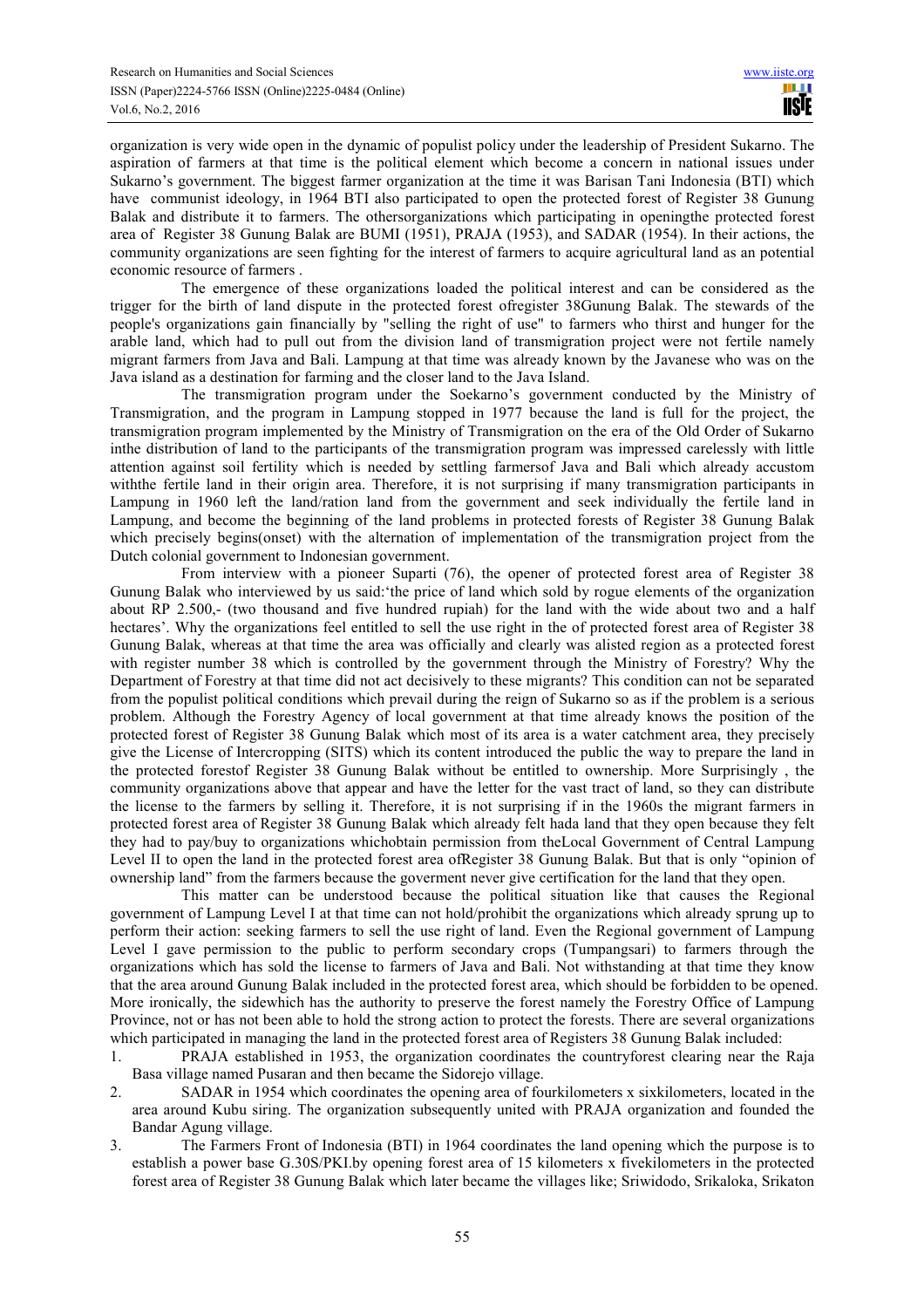#### and Srimulyo .

The presence of such organizations make it easier for the public to get into the area, it is as the result of the interview; Sumardi (58 years), is a farmer graduated junior high school (SMP) derived from Klaten. After completing his middle oeducation he intends to migrate to Lampung, precisely in Metro city where his grandmother lived during this time. But he cancels his plan go to Metro city and go to Sribawono a small town that existed since the dutch colonial period, which at that time still includedinto the Central Lampung Regency. In there he met and acquainted with the man who took him to cultivate soy in the small town.

At that time the people of BUMI (Badan Usaha Masyarakat Indonesia) organization planned to open farmland known as the land of Veteran struggle. Sumardi (58 years) obtain information that the land has been given by the Governor of South Sumatra (at the time of Lampung province was joined by South Sumatra) to the laskar'45 Veteran fighters. The land is an area of fourkilometers x sixkilometers. At that time, according to Sumardi, organization of The Farmers Frontoh Indonesian (BTI) is one of PKI's underbow organizations, alsoopen farmland in the north wood of Bandar Agung.

Finally, Sumardi farming on the land that was opened by former fighters who are members of the laskar'45, then a village stood namelyBandar Agung, which is located adjacent to the Sribawono village. He is the leader of the comers (the leader of susukan) in Sribawono which all members come from Java. After successfully opening the agricultural land and the family settlement they also bring up the people from Java includedSumardi's family from Klaten. Firstly,the family was resettled in Sribawono because Bandar Agung village is still an plantation area of former forest. In 1965 held the election of village leader in Sribawono. People who do not have home in Sribawono asked to move. Finally, Sumardi and his family moved to his cultivation area in Bandar Agung village with a group of others farmers who suffer the same fate and then open a settlement in the new village. In 1966,Sumardi acquire the allotment of land from BUMI organization , for the house and yard each one point five hectare and a field of three hectares. The Land ownership is restricted by putting a peg in the form of iron. Sumardi who never had a vast land area like that in the Java island certainly very pleased with the situation. He farmed with passion, the land is the most valuable propertyor resource for him. At the time of obtaining the land, actually Sumardi know that the opened area is region forest (protected forest). But he did not know for what exactly the allocation of the reserve forest.

Other figure who is the pioneer ofthe forest openerin the protected forests of register 38 Gunung Balak is Sadyo (55 years), the former leader of Sidorejo village in 1977, who also came from Klaten. Although he successfully completed education up to senior highschool (SMA) but he did not get a job in his origin area.The agricultural land which he owned also is from the division result of the BUMI organization.He decided to migrate to Lampung to change his life which have no land in the origin region. Such as often carried out by people in Central Java Province at that time. On the way he met a man who gave the information that he can become farm laborer in Bandar Agung village when farmers in there were harvesting. In 1968, there were clearing in the Bandar Agung village by Legium Veteran Sadar Sriwijaya. Each man who get clearing land must pay to Legium Veteran Rp. 2,500,- per parcel. Legium Veteran Sadar Sriwijaya have the intercropping (Tumpangsari) permission, The Choose Cutting from the Forestry Officeof Central Lampung Regency Level II. At that time, the managemen permit of forest land was also given to farmer individually, with a note that the land status still belongs to the Forestry Department. The Communities who manage the agricultural land in there accounted by the organizations. Finally, after the agricultural land to be full of inhabitants and shelter lodges, the community allowed to set up village in the opened gardens. They assumethat they already have the requisites to be able to establish a village with the village head who come from the Susukan head, has a territory and an ownership of Inhabitan Card (KTP) which approved by local officials.

However, until now (except some of the land in Bandar Agungbecause fault of the National Land Agency (BPN), which perform the certification) the land status of the farmers in the area is still not officially belong to them, or in other word have not been certified asproperty right, but their number who live inthe protected forest area of Register 38 Gunung Balak has reached thousands of people and their settlement already in the form of a permanent building.

# *(iv). Gunung Balak In The New Order (1966-1998)*

The Indifference of The licencee of regional authoritiy (The Head of Forestry Office of Lampung Province) on forest of Register 38 Gunung Balak not continue, this happens because in the beginning ofhis power in New Orderera under the leadership of Suharto, populist politic of Sukarno was replaced by political development using the paradigm of modernization. As a concrete form each legislation which will be approved must be more referring to the macro-scale national interests than the interest of a handful of small communities such as farmers. At that time the Government issued the Basic Law of Forestry (UUPK) number 5 year 1967 which is its content precisely more difficult for farmer to own their own land because allno-man's land should be controlled by the government included for the sake of development funding which is similar to priciple whichimposed by the Dutch colonial government. Article 5 paragraph1 of the Basic Forestry Law (UUPK) states that "All forests in the Republic of Indonesian, including natural riches which contained therein controlled by the state."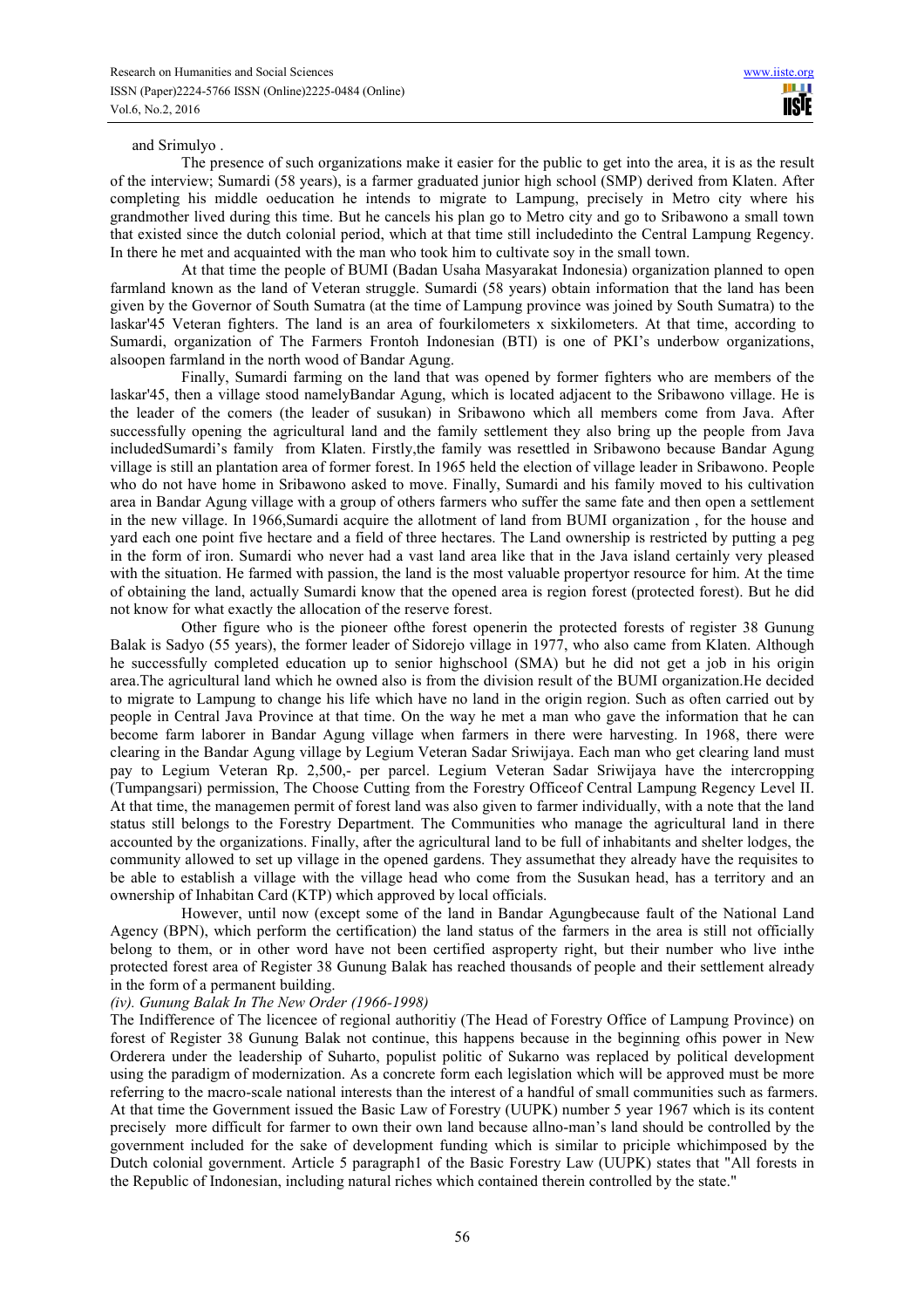In the New Order era,the Basic Agrarian Law which is more populist still applied formally, but not popular anymore in a row with the direction change of political interest. For example, on the issue of forestry the Government make the Basic Forestry Law No. 5 year 1967 which is not based on the Basic Agrarian Law (UUPA) 1960 which should be the cornerstone of agrarian policy. Even mentioned that UUPA.1960 often consideredas a source of political conflict in the countryside and as a result of the Left (Fauzi 1999, 101). The Basic Forestry Law No. 5 year 1967 was made into foundation for the government to withdraw the development fund from the product of forest including to control of the forest land which considered is not community property such as the protected forest of Register 38 Gunung Balak.

By using extreme language, the people who have settled in the protected forest area ofRegister 38 Gunung Balak was considered as squatters and can be evicted at anytime when the area is necessary in the interests of the state or the public. Therefore, in the 1970s with the spirit of development to enable the Way Jepara reservoir as the national irrigation which can irrigate an area of thereabouts 7,000 hectares, starting an action of the New Order government against people who have been around ten years as a "squatters" left free to open the protected forest area of Register 38 Gunung Balak without the meaningful monitoring. Emerged letter of The Public Work Departmentof Lampung Province no.A / 21/3298/1 date 5 October 1970, which addressed to Regent, the Regional Head of Central Lampung Level II and the local Muspida element to held the supervision against the protected forest of Register 38 Gunung Balak. On 18 May 1971 issued a decisionwhich the content is the words following below:

- 1. The Resident must stop the new clearings.<br>2. The transfer of resident to the shelters that
- The transfer of resident to the shelters that have been available to do after the election.
- 3. The Resident were only given the opportunity to harvest the plants that already exist.
- 4. After harvesting the plants, they have to leave their homes.<br>5. The Supervision of the emptying of the area handed over
- The Supervision of the emptying of the area handed over to the district head and local government agencies .
- 6. The Monitoring and Security submitted to the forestry police and the state police (Polri).

On 30 September 1971, emerged decision of Lampung Governor No.g/0197/D-II/HK/1971 which the content revokes and cancelsall intercropping (Tumpangsari) licenses and use permits of the protected forest of Register 38 Gunung Balak which were formerly issued by the Forestry Office of Lampung Province and through community organizations which weredistributed to the migrant farmers from Java and Bali.

The Problems of land above show that the coordination between the relevant agencies in dealing the land cases such as the case in the protected forest areaof Register 38 Gunung Balak is so bad. Who is actually be land administarator in the area? If the Forestry Department in the area is entitled to claim as the licencee of power authority, why the action ofLampung Forestry Office which gives license to open the protected forest area of Register 38 Gunung Balak through community organizations based Instruction no. 7 year 1964 was left unpunished. Whether the authority of the National Land Agency (BPN) does not exist in this case other than just handing out the certificates.

In this case, the action which is organized by the government of Forestry Department in emptying the protected forest area of Register 38 Gunung Balak from squatters, of course met with the resistance from the residents in the area who felt they have the right to manage the land based on the license that they have. According to the record of the team of Karya Bhakti Golongan KaryaLampung Level I (page 9), on September 1971 the discharge officers transferredthe population of protected forest area of Register 38 Gunung Balak, but the implementation in the form of expulsion and less give understanding and awareness to the communities, even from the actions which were undertook by the discharge apparatus were filled with emotion precisely offend and hurt the conscience of the people who will be moved.

The Action whichwas carried out by the Local Government Lampung Province at that time seems confusing. After canceling the permit of intercropping (Tumpangsari) on 30 September 1971, suddenly 13 villages around the protected forest area of Register 38 Gunung Balak are legitimated to bea preparation village on 20 April 1974 by the Decree of the Regent of Central Lampung Level II number 8/1.K/pem/ 1974. The Namesof these villages are Srikaton, Srimulyo, Srikaloka, Sriwidodo, Bandung Jaya, Ogan Jaya, Sidorejo, Brawijaya, Mojopahit, Way Abar, Bandar Agung and Yabakti. Apparently at that time, there is a difference of opinion or policy between the Regional Regent of Central Lampung Level II who ruled at that time by siding with the people of these villages andthe policy of the Government of Lampung Province Level I who realized that asthe protected forest area, Gunung Balak is not just the issue of provincial but become a national problem too. Therefore, on 28 April 1980, theGovernor of Lampung issued a decree No.G/074/BPD/HK/1980 on the discharge of the protected forest areaof Register 38 Gunung Balak. In 1982 the government continued the program of population transfer from the protected forest area of Register 38 Gunung Balak by the local transmigration system, the residents which were successfully transferred about 12,000 family heads (KK) which are residents fromaboutnine villages of the 13 (thirteen ) villages in the former District of Gunung Balak. The villages which failed to be eliminated included:Bandar Agung village, Sidorejo village and Brawijaya village.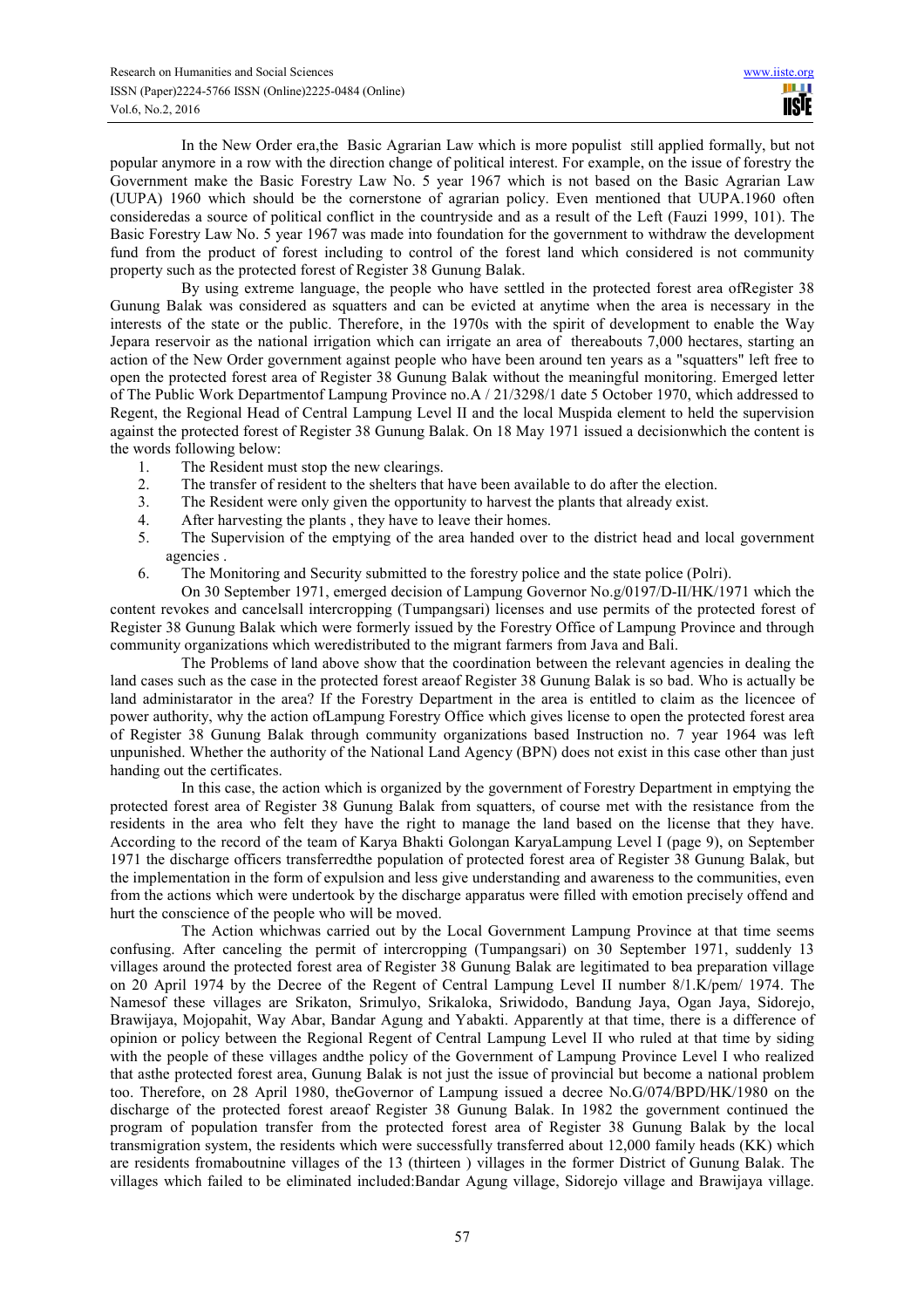The three villages are including the advanced enough village in the rate of the economy in the Gunung Balak area. The residents of three villages, including the lucky ones because by reason of lack of funds the local government stopped the local transmigration program. Interestingly, in 1980 thelocal government of Lampung Level I made a mistake by giving land title to 1.604 parcels of land or an area of 862.802 hectares in Bandar Agung village according to the decree of Lampung Governor No.AG230/Da.466/SK/ HM date 18 March 1982. The present of this certificate was immediately stopped after the BPN realized that the village including into protected forest area of Register 38 Gunung Balak. The local authorityself fails to cancel the certificate. The act of emptying the protected forest area of Register 38 Gunung Balak from the squatters was continued in 1985 by the decree of Lampung Governor number G/245/B/III/HK/1984 on the abolition of the jurisdiction district of Gunung Balak and 13 villages in it.

More Uniquely, in 1982 in the area built Trans-Sumatra street, which connects Sribawono city with Panjang districtin capital of Bandar Lampung, passing through the forbidden villages such asBandar Agung and Sidorejo. Of course, this case makes the villages more strategic and develop. In 1988 the local transmigration program was continued bytransfer the population from the expansion area of protected forest in Way Abar village. The activitysuccesfully moves a population of 1.819 family heads (KK). In that year the area was used as a reforestation program by planted rosewood and (pohon mahoni) which reaches an area of 1.100 hectares. The Government actionwhich was carried out by various agencies is confusing the farmer communities who already feel that the protected forest area of Register38 Gunung Balak is theirs. Although they realized as immigrants, because they open up the area and made the area into agricultural land which generates income for the local government. Whether the farmer community inthe protected forest area of Register 38 Gunung Balak is reasonable to claime the land as their own officially although the area was declared asthe protected forest which they themselves originally allowed by the local government to enter the area and farming in the area by the way of purchase? Do the migrant farmers from Java and Bali can be said owned the customary right over land in the protected forest area of Register 38 Gunung Balak although they are not natives? Should be clarified that in the New Order era under the leadership of President Suharto, the government issued a decree No. 32/1979 on Principles of Policy in the framework of the present of the New Rights overthe Conversion Land ofex West Rights. In article 4 and 5 stated that: on the ground of the Use Right of Business (HGU) from the west right conversion which has been occupied by the people which was observed fromthe land use and the safety of the environment more appropriately reserved for resident or agricultural activity, will be given new right to the people who possess it. (Decree 323/1979 Article 4). To implement the Decree, the Minister of the Interior state issued the letter which is addressed to all Indonesian GovernorsNo. Btu./356/8/1979. date30 August1979 about thecovering letter also as an explanation of Presidential Decree No. 323/1979. In figure III point 5 the letter stated "about the former lands of Use Right of Business which was occupied by people basically will be given priority to the peasants to acquire ownership rights over the lan''.

From the events which occurred above, of course the farmers in the protected forest area of Register 38 Gunung Balak did an act of insurgency against government decisions which hinded them legally to own the land that they have occupied all this time. The Figures of each village still survive such as in the Sidorejo and Bandar Agung villages diligently perform their action so that they legally have the farm and settlementthat they occupied now. From their own territories internally they vigorously conduct the constructionof features and public facilities, such as mosque, temple, village hall, school, marketand other general facility. In Sidorejo village currently, there is Besakih shrinewhich is very large and magnificent. The village is inhabited by thousands of people from Bali indeed in this time look as if located in the region of "Bali on a small scale", because of many temples or places praying for the Hindu-Bali people in front of their house. A prominent figureof Bali (Made Pasek, 65 years) is the pioneer of forestopenerofGunung Balak which is a pioneer who until now fights persistenly for the ownership of the land legally.The publicof Sidorejo village question why their land can not be certified as occurred in the majority of land in the neighboring village (Bandar Agung village) which is the nearest neighboring village. They are guided by the letter of the Governor of Lampung No.g/074/DPD/HK/1980 which stated their village is not included the village that resettled anymore. Whereas the local transmigration program at that time was stopped due to the difficulty of fund from the government. The Villagers of Sidorejo, Brawijaya and Bandar Agung actively send a letter to the Minister of Forestry of Indonesia, with the demand so that these villages made into the agreement reached forest withoutthe movement of the population. The Government programs such as reforestation intensively conducted in the protected forest areaof Register 38 Gunung Balak aftermost of its population successfully transferred and most of the villagers were successfully removed. Even the government intends to expand the protected forest area of Register 38 Gunung Balak for the sake of Way Jepara Reservoir. The Residents of the four villages are also afraid if their villagesmade into the expansion area of the lake. In their letter to the Minister of Forestry above, they state that theirvillages area located far away or approximately 15 kilometers from Way Jepara lake and itslocationis lower. *(v). Gunung Balak District (1984-1987)* 

The District of Gunung Balak in the Protected Forest area of Register 38 formerly when established still be in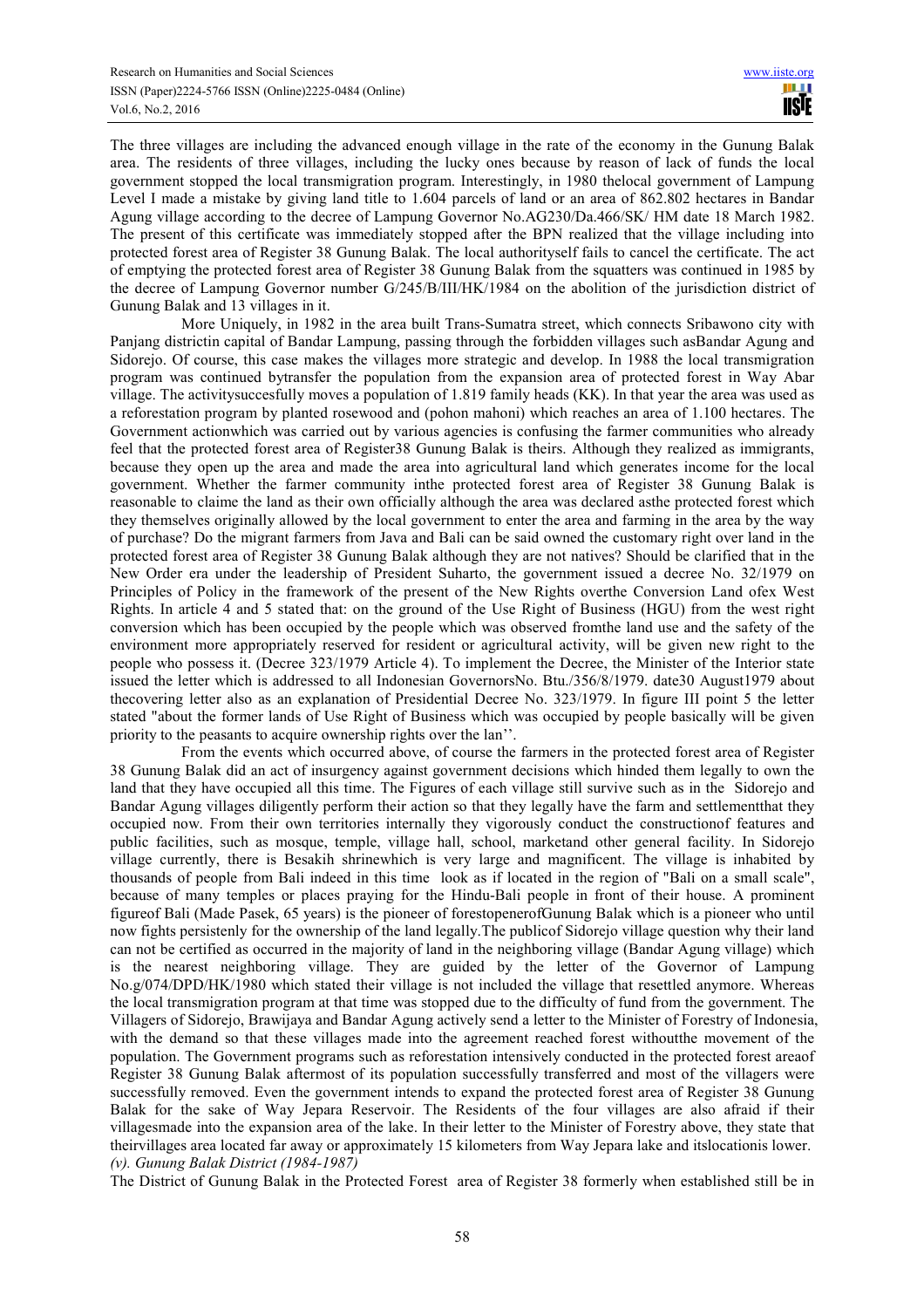the region of Central Lampung Regency. After 1998, the regency was divided into two regencies, Central Lampung and East Lampung Regencies). Gunung Balak was established in 1984. Ten years agonamely in 1974, the villages around the area of Register 38 Gunung Balak totaling 13 villages, made into the legal village by the Local Government level II. The Names of these villages are: 1. Sri Widodo 2. Sri Kaloko 3. Sri Mulyo 4. Sri Katon 5. Sidodadi 6. Bandung Jaya 7. Ogan Jaya 8. Bandar Agung 9. Sidorejo10. Bawok 11. Brawijaya 12. Majapahit 13. Purwo Kencono. The most of villages are the legacy of the villages or hamletsthat opened by organizations which wassuspected as onderbow of Indonesian Communist Party (PKI) which at that time experiencing heyday during the reign of Sukarno's Old Order.

However, in 1987 Gunung Balak Districtwas disbanded because the district is legally still included in the protected forest area of Register 38 Gunung Balak which was controlled by the Ministry of Forestry. Whereas since the area was used as residential area and plantation in the early 1970s, the forest area in that region is already very slight. Another reason that makes Gunung Balak district was abolished namely because there is the catchmen area or reservoir in the Way Jepara Lake which is a water catchment area. After the district of Gunung Balak was abolished, only a few villages were still survive up till now and most of the others moved to other district. The Sidorejo village, Brawijaya, Bawang Udik and Bandar Agung villagewhich is the largest village entrance to the district of Labuhan Maringgai. While others villageswere transfered to other district mainly because the villages were still located in the area of the Way Jepara lake which will made as area of water catchment (catchment area).

In 1986-1987,the Forestry Department of Lampung Local Government hold a land reforestation by planting rosewood on the land which was already left by residents who have joined in local transmigration program (Translok). In fact, the reforestation only can survive till about 13 years. In 1990-1991 the plants were cut down and used as firewood, while the land was re-occupied by illegal immigrants who have no clear origin. Since the Dutch colonial government obtained the right to control the entire forest which is considered "not owned" in Lampung Province in 1935, including the areaof protected forest of Register 38 Gunung Balak. The watershed area of Way Jepara river has been planned to be built as a water catchment area. The determination of forest on Gunung Balak as the protected forest with register number 38 was passed in Bogor three years later, exactly on 24 February 1938. The location of water catchment area of Way Jepara is thearea of Gunung Balak forest register 38. So, not the entire area of water catchment are located in the protected forest area of Gunung Balak. Opposite also, not the whole of protected forest area of Gunung Balak including into the water absorption area, but roughly only 25 percen from the total area of the protected forest area of Gunung Balak, namely in the north. The rest of region does not affect the water supply for irrigation projectwhich was programmed tens years later namely in1971.

In the year 1971, on this region was arranged a development plan against the irrigation project to irrigate the rice fields covering 6000 to 7000 hectares. For that purpose, the use of land in upstream area of Way Jepara river or the water catchment area need to be repaired because the circumstances of the groundwater use in the area was endangering the sustainability of water for the project. The Way Jepara water catchment area neededto be held an improvement of the area whichlocated around the Habar swamp which has been converted to be a densely populated residential area. The Protected forest area of Gunung Balak Register 38 itself is no worthy anymore to be called as a protected forest area since about 95 percen of it has been used as arable land and settlement by migrant communities from Java and Bali since tens years earlier. However, apparently the government's determination to conductthe irrigation project is so large.

In 1971, a population transfer was held on a large scale in the area with the intention of holding the emptying of the protected forest area Gunung Balak which some times later made into reforestation project of rosewood plant. According to record from the Team of Karya Bhakti Golongan karya Lampung Level I, the activities carried out by force in the form of expulsion. The displaced people are accommodated firstly in the shelter area in Batu village (Badak Peniangan). whereas the site is a difficult place to get water. In the year of 1982/1983 to 1988/1989 the government make a local transmigration program (Translok) against 12.699 families coming from 13 villages where the ninevillages are ex villages of Gunung Balak district (Sriwidodo, Srikaloka, Srimulyo, Srikaton, Bandung Jaya and Ogan Jaya , Sidodadi, Yabakti and Way Habar). Many Residents of these villages was transfered to the North Lampung. The remaining of 10.615 household heads not beentransferdbecause of limited funds.

This policy causes a fear in society which occupies an area of the former district of Gunung Balak. Whereas as described above, not all villagein the territory of the former district of Gunung Balak including water catchment area. The Villagers of Sidorejo, Brawijaya, Bandar Agung and Majapahit for example, on 4 October 1987 sent a letter to the Forestry Minister of the Republic of Indonesia which one of its content is reminded that their villages are outside the catchment area of Way Jepara reservoir, which located about 15 kilometers from the village and its location is lower than Way Jepara lake. The delivery of this mail is done because of public concern over the expansion plan of protected forest of Gunung Balak Register 38 for the sake of the irrigation project of Way Jepara. The Fright of Villagers which still remaninedaround catchment area of Gunung Balak is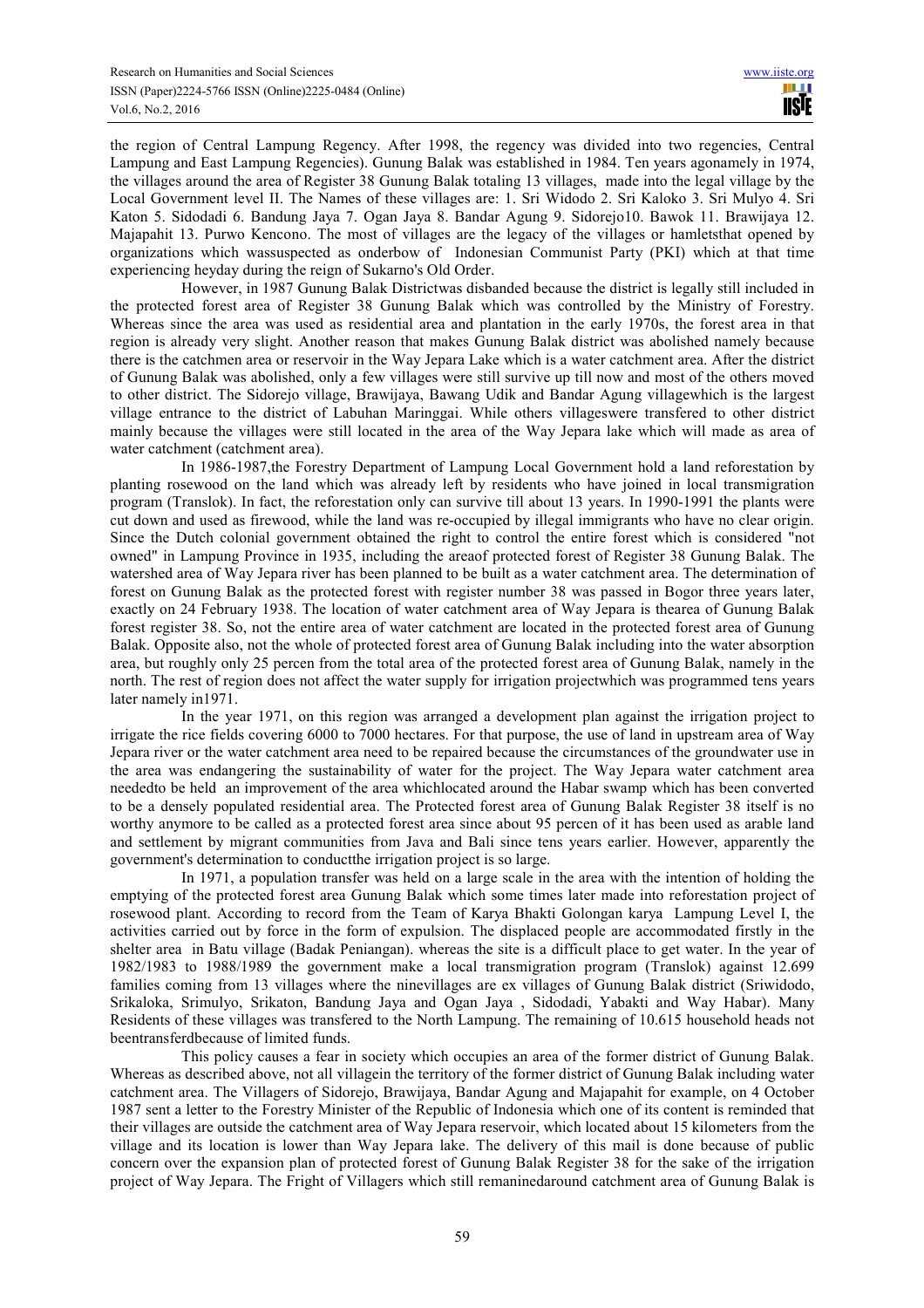still exist today considering most of the area do not have certificate in a sense still considered as just the tenants on the land that they have occupied for tens years.

In 1998, with the spirit of the reformation thousands of people regain the control of the areawhich have been emptied. The Rosewood plant which was considered by the society is not benefit for them because they can not take itsproduct,also was vandalized and used as firewood. Whereas the budget which has been issued by government for the reforestation are not few in number. The Rosewood cutting for example done in Sumber Jaya village (the suburban of Sadar Sri Wijaya village) in July 1998. A month later, on August 1998 occurred vandalism and cutting of rosewood plants around Majapahit village. The following month, namely in September 1998 the territory of Kencono Purwo village was claimed by the group of Mom Siti Azma as its possession. The next month, in October until November 1998 the area of reforestation in the region of Way Habar village was cleared by Ismet's group and the villagers ofSumur Bandung of Way Jepara District. December 1998 till June 1999 a clearing occurred in the former villages of Sri Katon, Srimulyo, Srikaloka, Sriwidodo, Sidomulyo, Sidodadi, Bandung Jaya and Ogan Jaya. The loggingof Rosewood reforestation plantis visible planned, the time and the place.

According to script of the Forestry Office of Lampung, the activityoften was organized by organizations such as: The Primary Cooperatoion of Indonesian Veteran (PRIMKOVERI) Level II of the Municipality of Bandar Lampung, The Communityof Eviction Victims (K2P), The Main Gate Foundation (Movement of Development of Independent Farmer Business) and others. Most of these organizations have members that hundreds in number, even some of them give money to farmers to fight for their land.

Some residents who returned to the location said that the reason for occupying the area is because the government intends to hold a community forest which certainly attract their attention. So it is not surprising if the location formerly had been emptied remade into settlement although yet in the form of modern and settled settlementslike in Sidorejo and Bandar Agung villages whichits populationfailed to be transfered a few years ago. The villages which sprung up again are Sri Katon, Sri Mulyo and Sri Kaloko villages. A situation like this certainly is more difficult to carry out the construction of DAS Way Jepara. Until now, the irrigation project still has not been implemented as has been planned due to the various land conflicts that occured. The Officersof the Forestry Department still take measurements of the villages which located aroundthe cacthment area of Way Jepara.

# **CONCLUSION**

The Measures which taken by the Department of Forestry in dealing with this issue. They realized that it is not easy to move people who have occupieda certain area during tens yearsand foraging on the land area that they live in there. However, until now the government still considers that the people in the area of Register 38 Gunung Balak still live in areawhich has not legally into theirs, except most of the areaof Bandar Agung village which had been certified. The Sidorejo villagers, representing the four villages whichare still considered as legitimate area because they failed to be participated in local transmigration program (Sidorejo, Bandar Agung, Majapahit and Brawijaya), want their villagesto be excluded from protected forest area. But until now their request still can not be granted due to the decision remains at the central goverment namely the Minister of Forestry though in the era of regional autonomy because this issue concerns the problem of protected forest area, (in article 7, paragraph 2. The Law of Forestry No.5 year 1957). mentioned that 'Determination of the forest area (in the previous paragraph) made by the Minister with considering of land use plan that is determined by the government'. So according to the paragraph distinctly that the government's plan to make the area into a water catchment area look getsmore priority than the desire of populations to acquire their land which legally certified .

The Forestry Office of Lampung files a projectof Community Forest to the population as a substitute of rosewood plants, the government is planning to give perennial seedlings which can support the water catchment area and also itsproduct can be used by residents for their life. However, seem likely that people are less interested with the project, considering that most of themselvesalready choosing maize plants which its product and marketing are good enough.

This problem seems will continue until one ofthe parties succumb, whether the government which allow them to occupy the land legally or they will be transferedagain. Where they will be transferred, considering almost all landsin Lampung provincehave been controlled by various parties. Furthermore, if the developing villages such as Sidorejo and Bandar Agungvillages remade into the protected area, the losses can reach billions of rupiah since the two villages had been developed with various modern facilities and was arranged neatly and beautifully.

#### **BIBLIOGRAPHY**

Bachriadi, 1997. *The Agrarian Reform: Political Change, Dispute, Agrarian Renewal Agenda in Indonesia.* Jakarta: Publisher Institution of Economic Faculty of Indonesian University.

Department of Education and Culture. 1977/1978 . *The History of Lampung Region*. The Research Project and